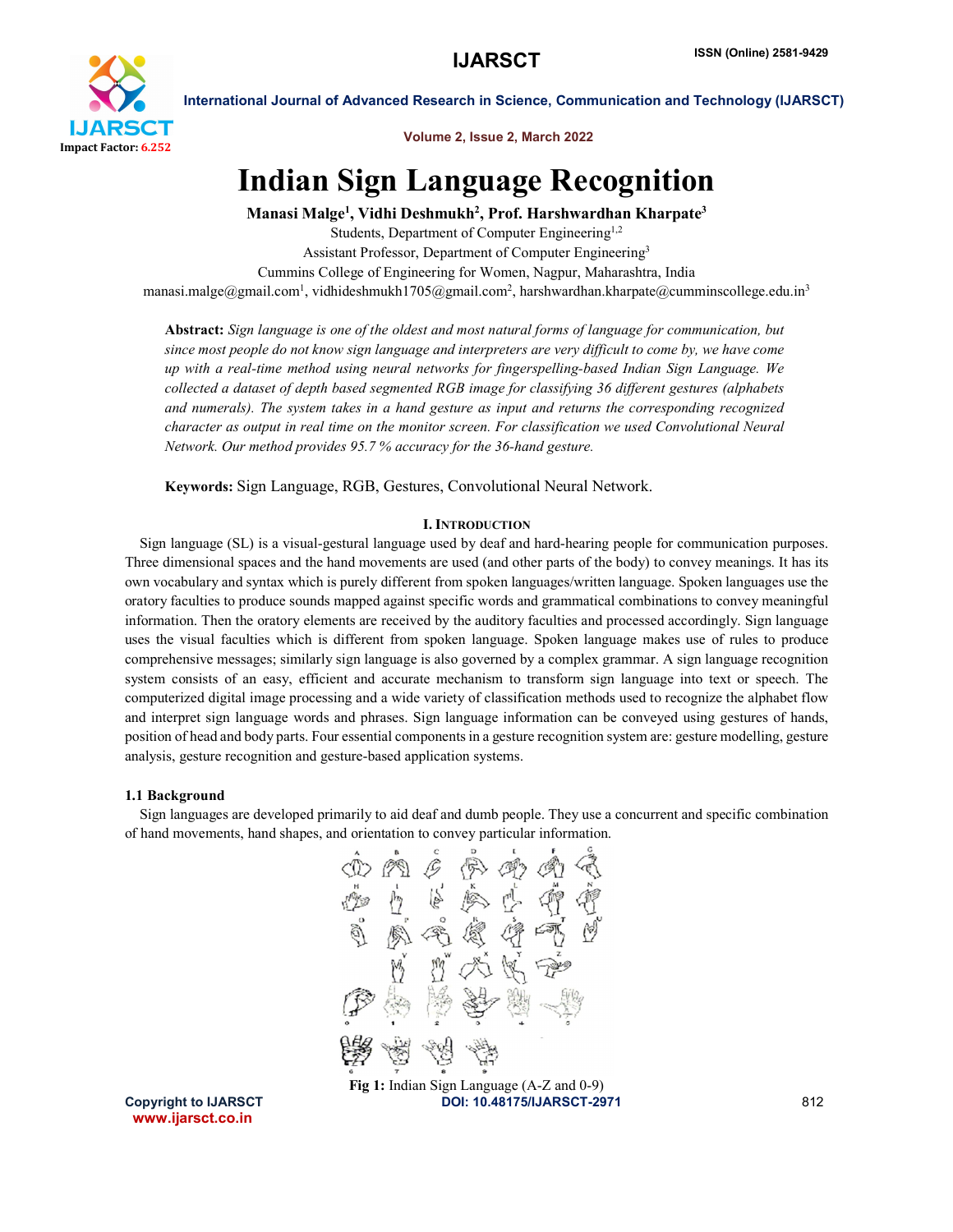

### Volume 2, Issue 2, March 2022

### 1.2 Motivation

 The 2011 Indian census cites roughly 1.3 million people with "hearing impairment". In contrast to that numbers from India's National Association of the Deaf estimates that 18 million people –roughly 1 percent of the Indian population are deaf. These statistics formed the motivation for our project. As these speech impairments and deaf people need a proper channel to communicate with normal people there is a need for a system. Not all normal people can understand the sign language of impaired people. Our project hence is aimed at converting the sign language gestures into text that is readable for normal people.

### 1.3 Problem Statement

 Speech impaired people use hand signs and gestures to communicate. Normal people face difficulty in understanding their language. Hence there is a need for a system that recognizes the different signs, gestures and conveys the information to normal people. It bridges the gap between physically challenged people and normal people. This project aims to predict the 'alphanumeric' gesture of the ISL system.

### 1.4 Image Processing

 Image processing is a method to perform some operations on an image, to get an enhanced image, or to extract some useful information from it. It is a type of signal processing in which input is an image and output may be an image or characteristics/features associated with that image. Nowadays, image processing is among rapidly growing technologies. It forms a core research area within engineering and computer science disciplines too. Image processing includes the following three steps:

- Importing the image via image acquisition tools.
- Analysing and manipulating the image.
- Output in which result can be altered image or report that is based on image analysis.

### 1.5 Sign Language

 It is a language that includes gestures made with the hands and other body parts, including facial expressions and postures of the body. It is used primarily by people who are deaf and dumb. There are many different sign languages as, British, Indian and American sign languages. British sign language (BSL) is not easily intelligible to users of American Sign Language (ASL) and vice versa. A functioning signing recognition system could provide a chance for the inattentive to communicate with non-signing people without the necessity for an interpreter. It might be wont to generate speech or text making the deaf more independent. Unfortunately, there has not been any system with these capabilities thus far. during this project, we aim to develop a system that may classify signing accurately. American Sign Language (ASL) is a complete, natural language that has the same linguistic properties as spoken languages, with grammar that differs from English. ASL is expressed by movements of the hands and face. It is the primary language of many North Americans who are deaf and hard of hearing and is used by many hearing people as well.

### II. LITERATURE SURVEY

Copyright to IJARSCT **DOI: 10.48175/IJARSCT-2971** 813 www.ijarsct.co.in Lionel Pigou and et al. [2] used two networks, consisting of three layers of convolution, each followed by max-pooling. One of the CNNs was trained to capture features from hand and the other from the upper body. The outputs of the two CNNs were concatenated and fed into a fully-connected layer. They utilized the dataset from CLAP14 [3] consisting of 20 Italian gestures by 27 subjects. They used both the depth and colour images. They achieved an accuracy of 91.7%on cross-validation containing different users with different backgrounds from the training set and testing accuracy of 95.68% but it contained users and backgrounds from the training set. Alina K. and et al. [4] used a multi-layered Random Forest model, for the dataset collected using the Open NI + NITE framework on Microsoft Kinect. They achieved an accuracy of 87% for subjects on whom the system was trained whereas 57% for a new subject. Lementec and et.al [5] used glovebased motion tracking sensor to identify gestures. However, given the limitations of having such delicate sensors and gloves makes it unfeasible to use. Hussain and et.al [6] used VGG-16 architecture (CNN) to train and classify handgestures. But, in this case the hand gesture must be placed in front of a constant background and any deviation in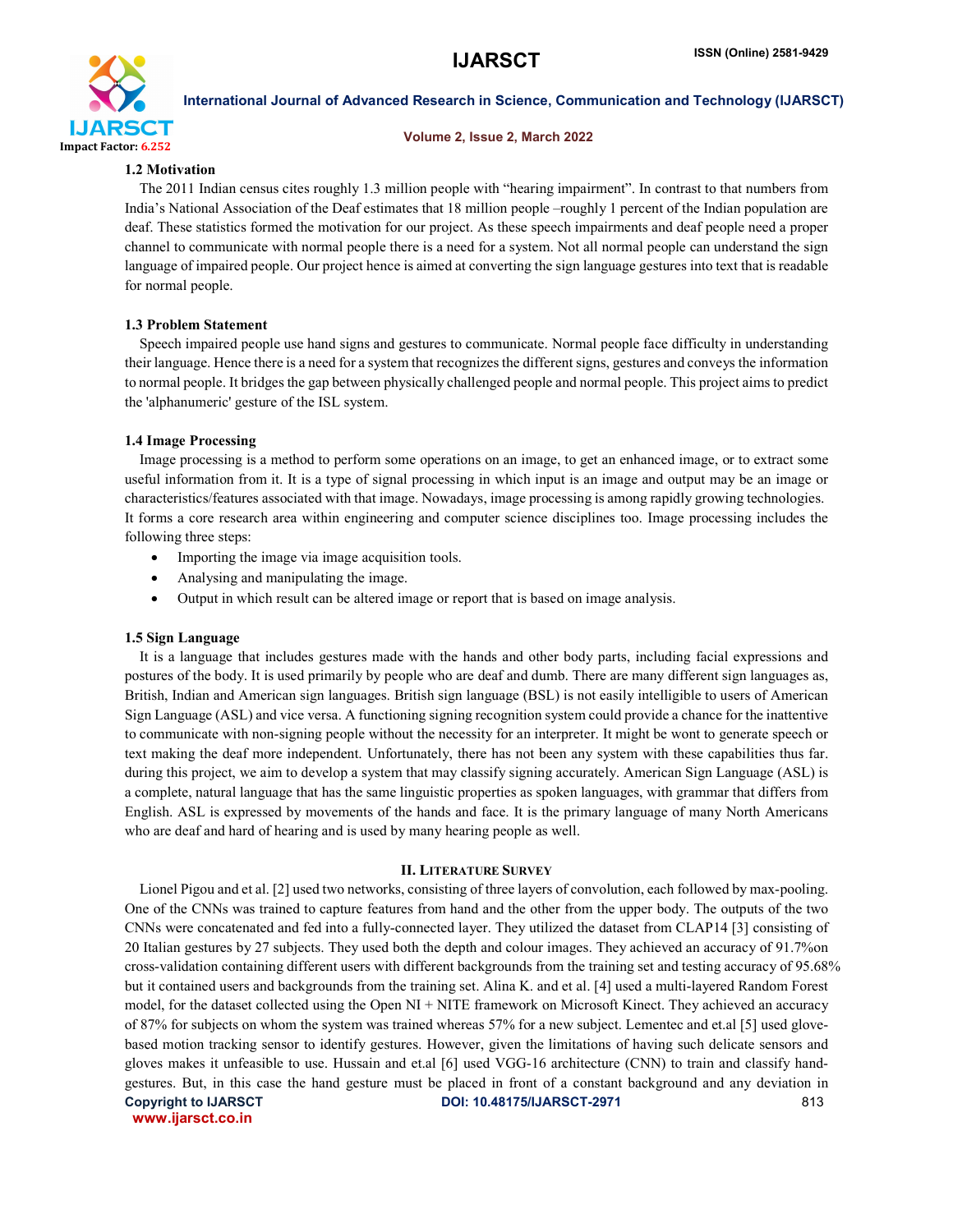

### Volume 2, Issue 2, March 2022

background will result in incorrect classification. Yamashita and et.al [7] proposed a deep convolutional neural network model for classifying hand-gestures. But they were only able to classify 6 hand-gestures with around 88.78% accuracy.

Pei Xu achieving a context 99% while classification of over 99% while classifying 16 gestures. B. Liao and et.al [9], used depth sensing camera and Hough training. They achieved an accuracy of 99.4% in classifying 24  $g$ estures from the American Sign Language system (ASL). **ETHODOLOGY** Our proposed stem is a sing convolution neural networks which recognize various various system using convolution neural networks which recognize various hand gestures by capturing video and converting it is interested and converting into frames. Then the hand pixels are segmented and the image is obtained and sent for comparison to the trained model. Thus, our system is more robust in getting exact text labels of **letters** 

Figure 2: Architecture of Sign Language

### 3.1 Training Model

 The system is a vision-based approach. All the signs are represented with bare hands and so it eliminates the problem of using any artificial devices for interaction. To create such model, it is necessary to go through the following phases:

- 1. Model Construction
- 2. Model Training
- 3. Model Testing
- 4. Model Evaluation

### 3.2 Dataset Generation

 For the project we tried to find already made datasets but we couldn't find dataset in the form of raw images that matched our requirements. All we could find were the datasets in the form of RGB values. Hence, we decided to create our own data set. Steps we followed to create our data set are as follows.

 We used Open computer vision (OpenCV) library in order to produce our dataset. Firstly, we captured around 400 images of each of the symbol in ISL for training purposes and around 300 images per symbol for testing purpose. First, we capture each frame shown by the webcam of our machine. In each frame we define a region of interest (ROI) which is denoted by a blue bounded square as shown in the image below.

www.ijarsct.co.in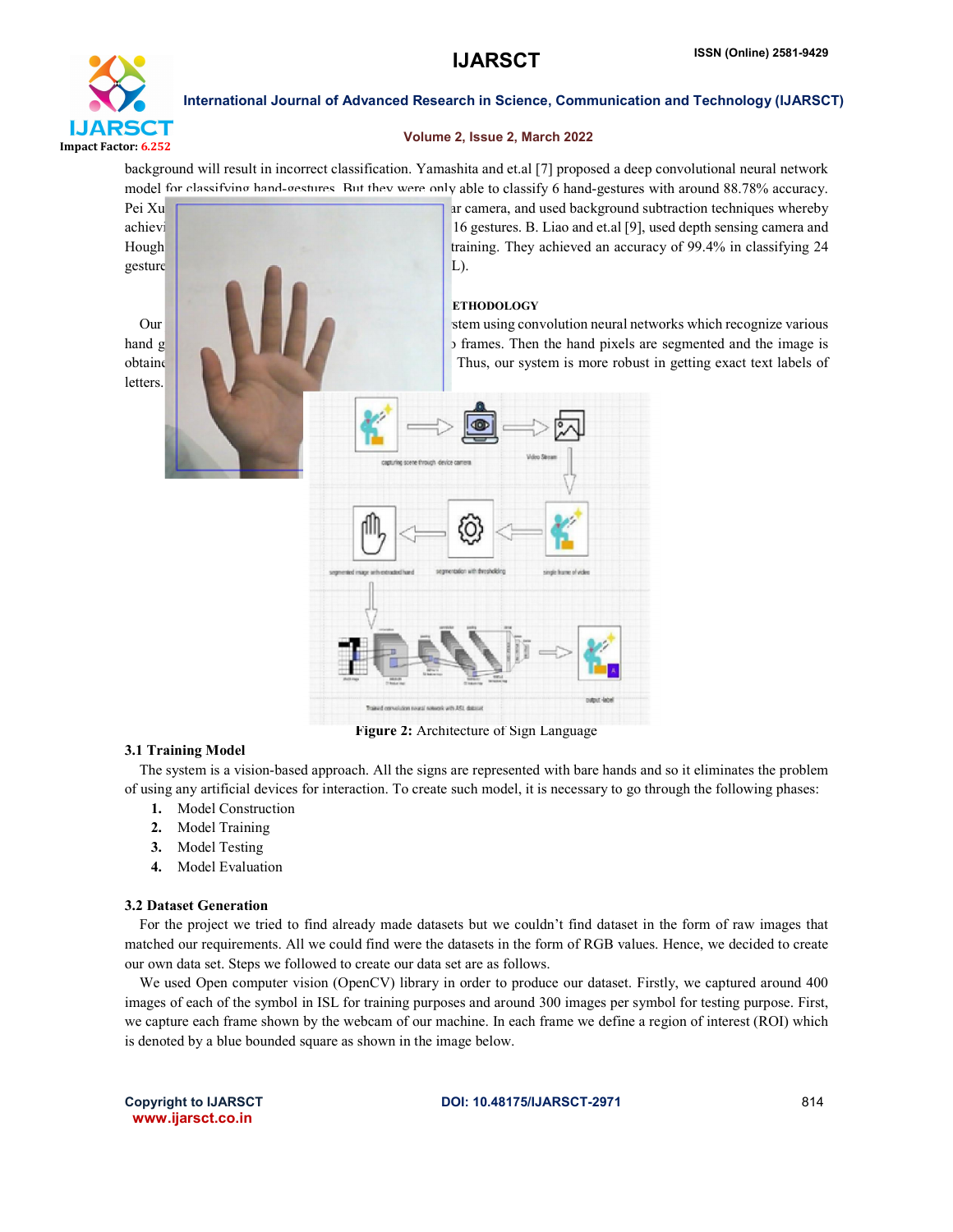# ĎТ Impact Factor: 6.252

### International Journal of Advanced Research in Science, Communication and Technology (IJARSCT)

### Volume 2, Issue 2, March 2022



Fig 3: Sign Capture and Prediction Panel

From this whole image we extract our ROI which is RGB and convert it into grey scale Image as shown below.



Fig 4: After Grey Scale

Finally, we apply our gaussian blur filter to our image which helps us extracting various features of our image. The image after applying gaussian blur looks like below.



Fig 5: After Gaussian Blur Filter

### 3.3 Gesture Classification

Our approach uses two layers of algorithm to predict the final symbol of the user.

### Algorithm Layer 1:

- Apply gaussian blur filter and threshold to the frame taken with OpenCV to get the processed image after feature extraction.
- This processed image is passed to the CNN model for prediction and if a letter is detected for more than 50 frames then the letter is printed and taken into consideration for forming the word.
	- Space between the words are considered using the blank symbol.

Copyright to IJARSCT **DOI: 10.48175/IJARSCT-2971** 815 www.ijarsct.co.in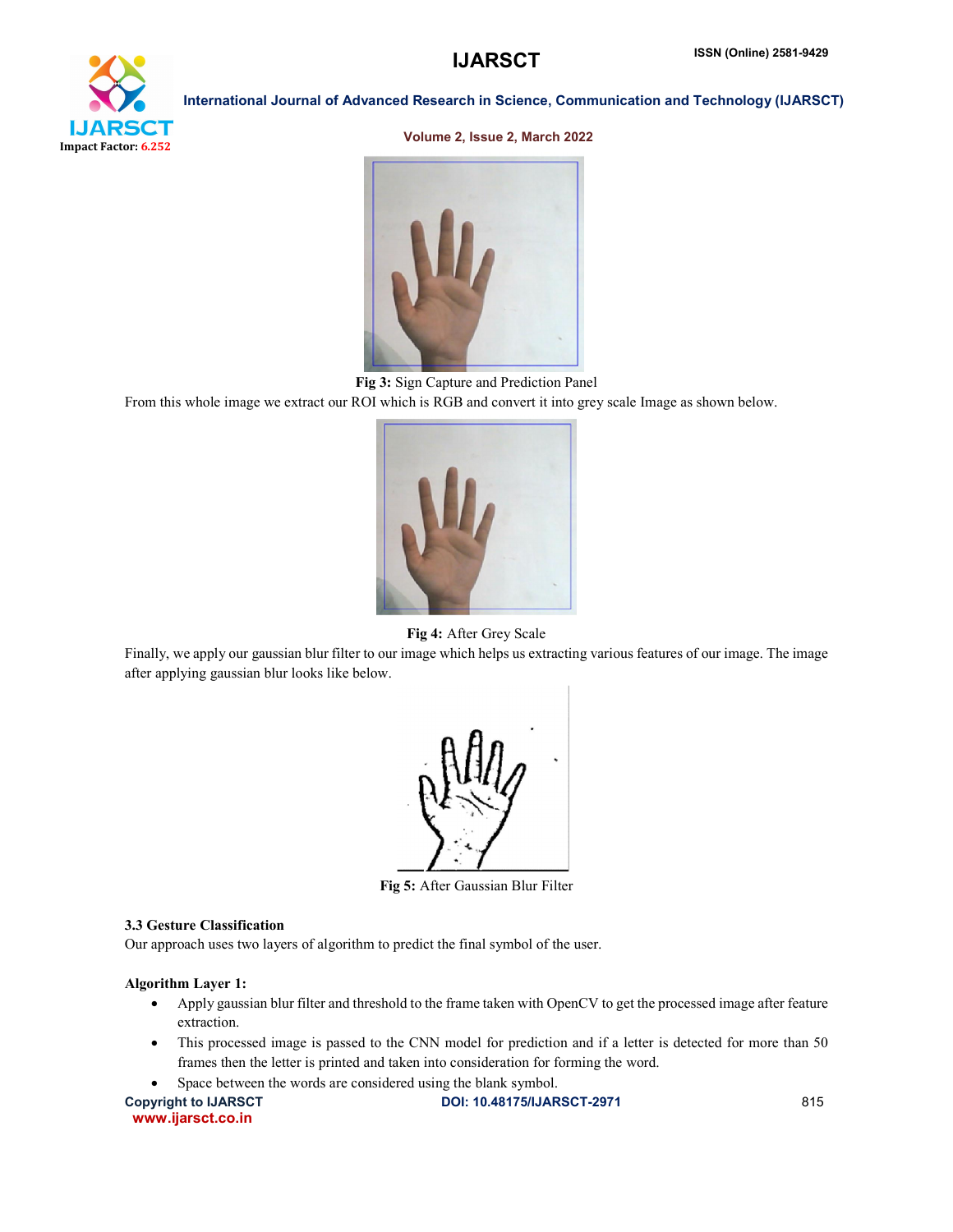

### Volume 2, Issue 2, March 2022

### Algorithm Layer 2:

- We detect various sets of symbols which show similar results on getting detected.
- We then classify between those sets using classifiers made for those sets only.

### Layer 1:

### CNN Model:

- 1. 1st Convolution Layer: The input picture has resolution of 128x128 pixels. It is first processed in the first convolutional layer using 32 filter weights (3x3 pixels each). This will result in a 126X126 pixel image, one for each Filter-weights.
- 2. 1st Pooling Layer: The pictures are down sampled using max pooling of  $2x2$  i.e. we keep the highest value in the 2x2 square of array. Therefore, our picture is down sampled to 63x63 pixels.
- 3. 2nd Convolution Layer: Now, these  $63 \times 63$  from the output of the first pooling layer is served as an input to the second convolutional layer. It is processed in the second convolutional layer using 32 filter weights (3x3 pixels each). This will result in a 60 x 60-pixel image.
- 4. 2nd Pooling Layer: The resulting images are down sampled again using max pool of 2x2 and is reduced to 30 x 30 resolution of images.
- 5. Densely Connected Layer: Now these images are used as an input to a fully connected layer with 128 neurons and the output from the second convolutional layer is reshaped to an array of  $30x30x32 = 28800$  values. The input to this layer is an array of 28800 values. The output of these layer is fed to the 2nd Densely Connected Layer. We are using a dropout layer of value 0.5 to avoid overfitting.
- 6. 2nd Densely Connected Layer: Now the output from the 1st Densely Connected Layer are used as an input to a fully connected layer with 96 neurons.
- 7. Final layer: The output of the 2nd Densely Connected Layer serves as an input for the final layer which will have the number of neurons as the number of classes we are classifying (alphabets + blank symbol).

### Activation Function

 We have used ReLu (Rectified Linear Unit) in each of the layers (convolutional as well as fully connected neurons). ReLu calculates  $max(x,0)$  for each input pixel. This adds nonlinearity to the formula and helps to learn more complicated features. It helps in removing the vanishing gradient problem and speeding up the training by reducing the computation time.

### Pooling Layer

We apply **Max** pooling to the input image with a pool size of  $(2, 2)$  with ReLu activation function. This reduces the number of parameters thus lessening the computation cost and reduces overfitting.

### Dropout Layers

 The problem of overfitting, where after training, the weights of the network are so tuned to the training examples they are given that the network doesn't perform well when given new examples. This layer "drops out" a random set of activations in that layer by setting them to zero. The network should be able to provide the right classification or output for a specific example even if some of the activations are dropped out.

### **Optimizer**

 We have used Adam optimizer for updating the model in response to the output of the loss function. Adam combines the advantages of two extensions of two stochastic gradient descent algorithms namely adaptive gradient algorithm (ADA GRAD) and root mean square propagation (RMSProp).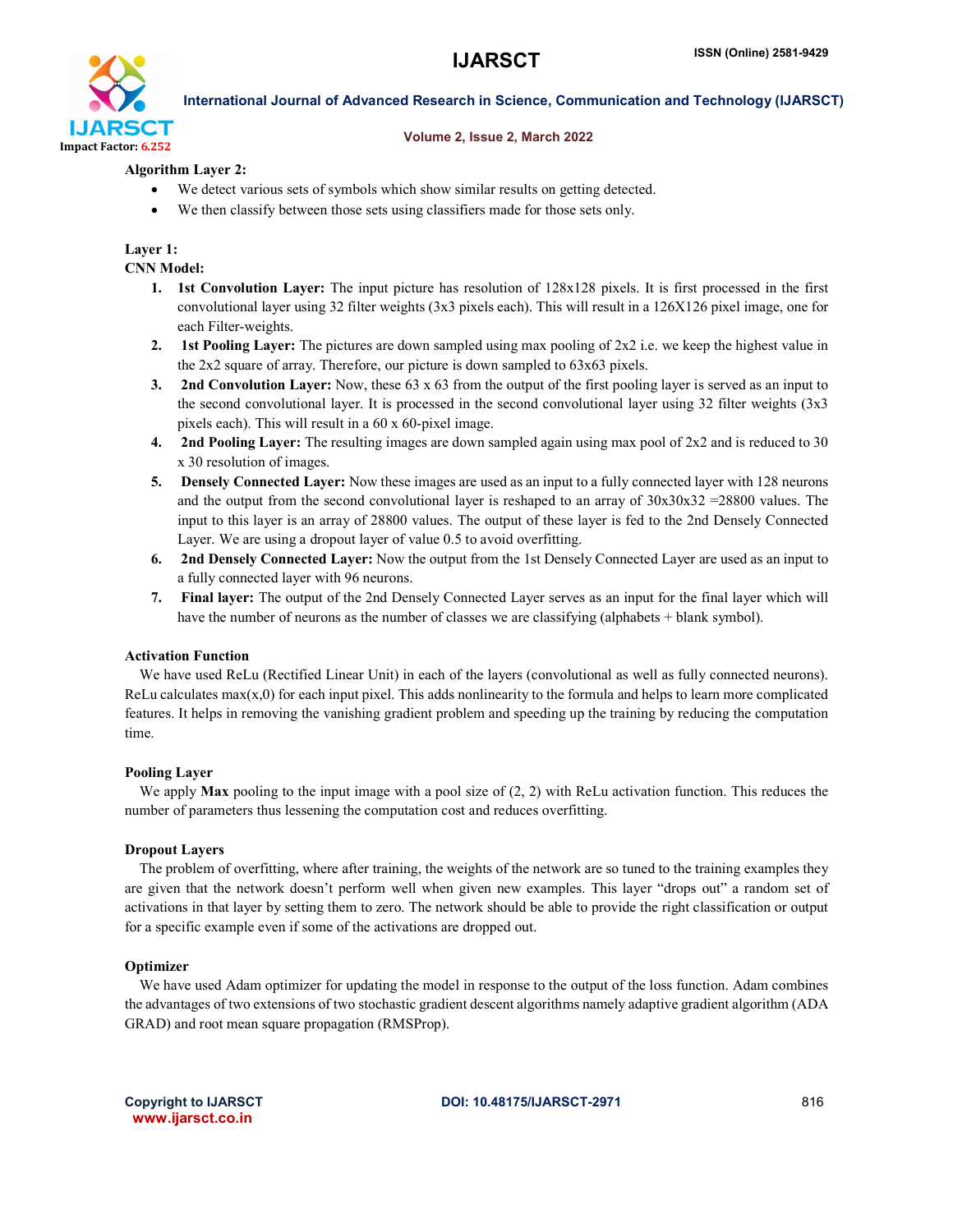

### Volume 2, Issue 2, March 2022

### Layer 2:

 We are using two layers of algorithms to verify and predict symbols which are more similar to each other so that we can get us close as we can get to detect the symbol shown. In our testing we found that following symbols were not showing properly and were giving other symbols also:

- 1. For D: P and K
- 2. For Q: Y
- 3. For M: N

So, to handle above cases we made three different classifiers for classifying these sets:

- 1.  $\{D, K, P\}$
- 2.  $\{Q, Y\}$
- 3. {M, N}

### 3.4 Finger Spelling Sentence Formation

### A. Implementation

- 1. Whenever the count of a letter detected exceeds a specific value and no other letter is close to it by a threshold, we print the letter and add it to the current string (In our code we kept the value as 50 and difference threshold as 20).
- 2. Otherwise we clear the current dictionary which has the count of detections of present symbol to avoid the probability of a wrong letter getting predicted.
- 3. Whenever the count of a blank (plain background) detected exceeds a specific value and if the current buffer is empty no spaces are detected.
- 4. In other case it predicts the end of word by printing a space and the current gets appended to the sentence below.

### B. Autocorrect Feature

A python library **Hunspell suggest** is used to suggest correct alternatives for each (incorrect) input word and we display a set of words matching the current word in which the user can select a word to append it to the current sentence. This helps in reducing mistakes committed in spellings and assists in predicting complex words.

### 3.5 Training and Testing

 We convert our input images (RGB) into grayscale and apply gaussian blur to remove unnecessary noise. We apply adaptive threshold to extract our hand from the background and resize our images to 128 x 128.

 We feed the input images after pre-processing to our model for training and testing after applying all the operations mentioned above. The prediction layer estimates how likely the image will fall under one of the classes. So, the output is normalized between 0 and 1 and such that the sum of each values in each class sums to 1. We have achieved this using SoftMax function.

 At first the output of the prediction layer will be somewhat far from the actual value. To make it better we have trained the networks using labelled data. The cross-entropy is a performance measurement used in the classification. It is a continuous function which is positive at values which is not same as labelled value and is zero exactly when it is equal to the labelled value. Therefore, we optimized the cross-entropy by minimizing it as close to zero. To do this in our network layer we adjust the weights of our neural networks. TensorFlow has an inbuilt function to calculate the cross entropy. As we have found out the cross-entropy function, we have optimized it using Gradient Descent in fact with the best gradient descent optimizer is called Adam Optimizer.

### IV. DESIGN

### 4.1 Dataflow Diagram

 The DFD is also known as a bubble chart. It is a simple graphical formalism that can be used to represent a system in terms of the input data to the system, various processing carried out on these data, and the output data is generated by the system. It maps out the flow of information for any process or system, how data is processed in terms of inputs and

www.ijarsct.co.in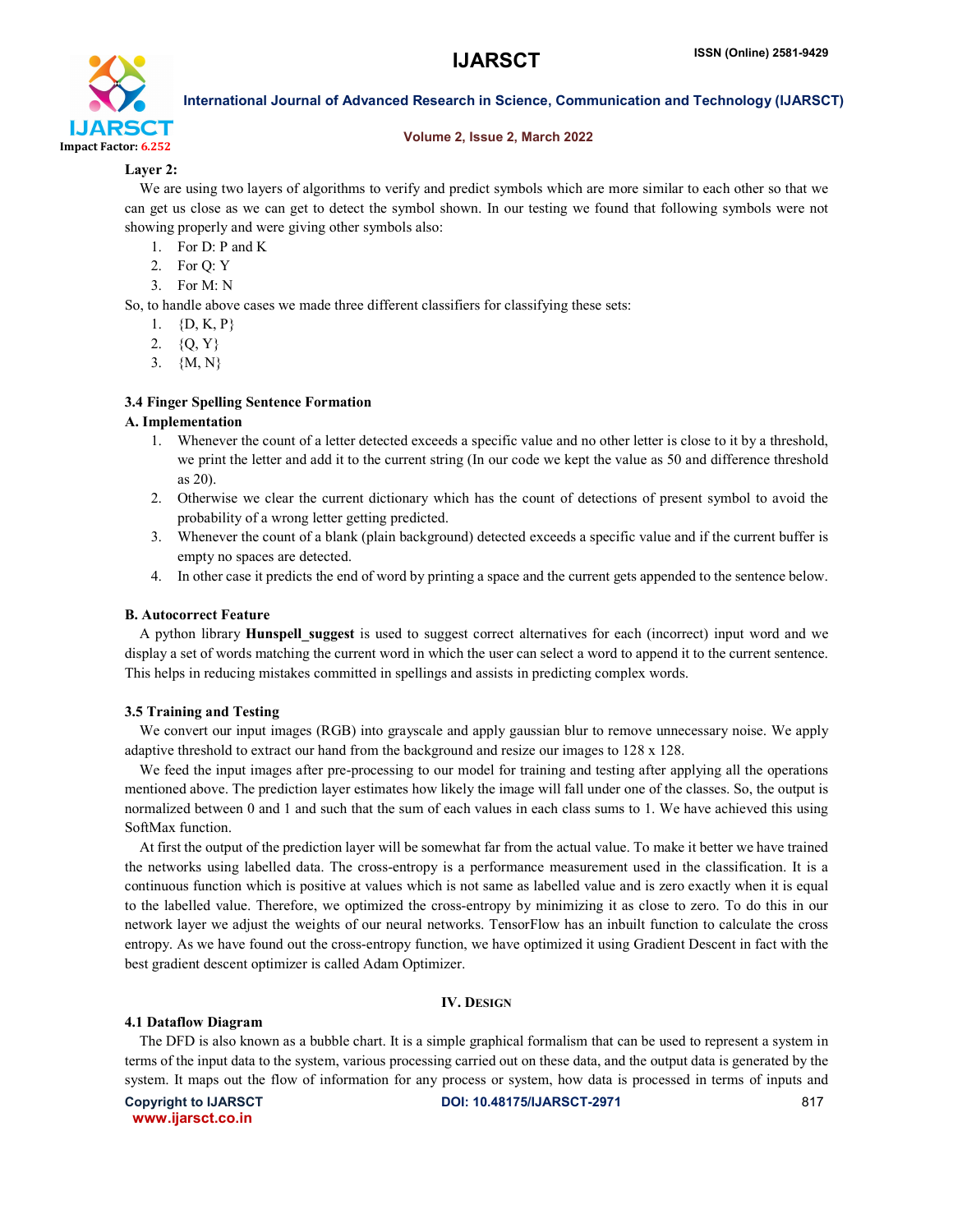

### Volume 2, Issue 2, March 2022

outputs. It uses defined symbols like rectangles, circles, and arrows to show data inputs, outputs, storage points, and the routes between each destination. They can be used to analyse an existing system or model a new one.

 A DFD can often visually "say" things that would be hard to explain in words and they work for both technical and non-technical. There are four components in DFD:

- 1. External Entity
- 2. Process
- 3. Data Flow
- 4. Data Store

### A. External Entity

 It is an outside system that sends or receives data, communicating with the system. They are the sources and destinations of information entering and leaving the system. They might be an outside organization or person, a computer system, or a business system. They are known as terminators, sources, and sinks or actors. They are typically drawn on the edges of the diagram. These are sources and destinations of the system's input and output.

Representation:



### B. Process

 It is just like a function that changes the data, producing an output. It might perform computations for sort data based on logic or direct the data flow based on business rules.

Representation:



### C. Data Flow

 A data flow represents a package of information flowing between two objects in the data-flow diagram, Data flows are used to model the flow of information into the system, out of the system, and between the elements within the system. Representation:

### D. Data Store

 These are the files or repositories that hold information for later use, such as a database table or a membership form. Each data store receives a simple label.

Representation:



www.ijarsct.co.in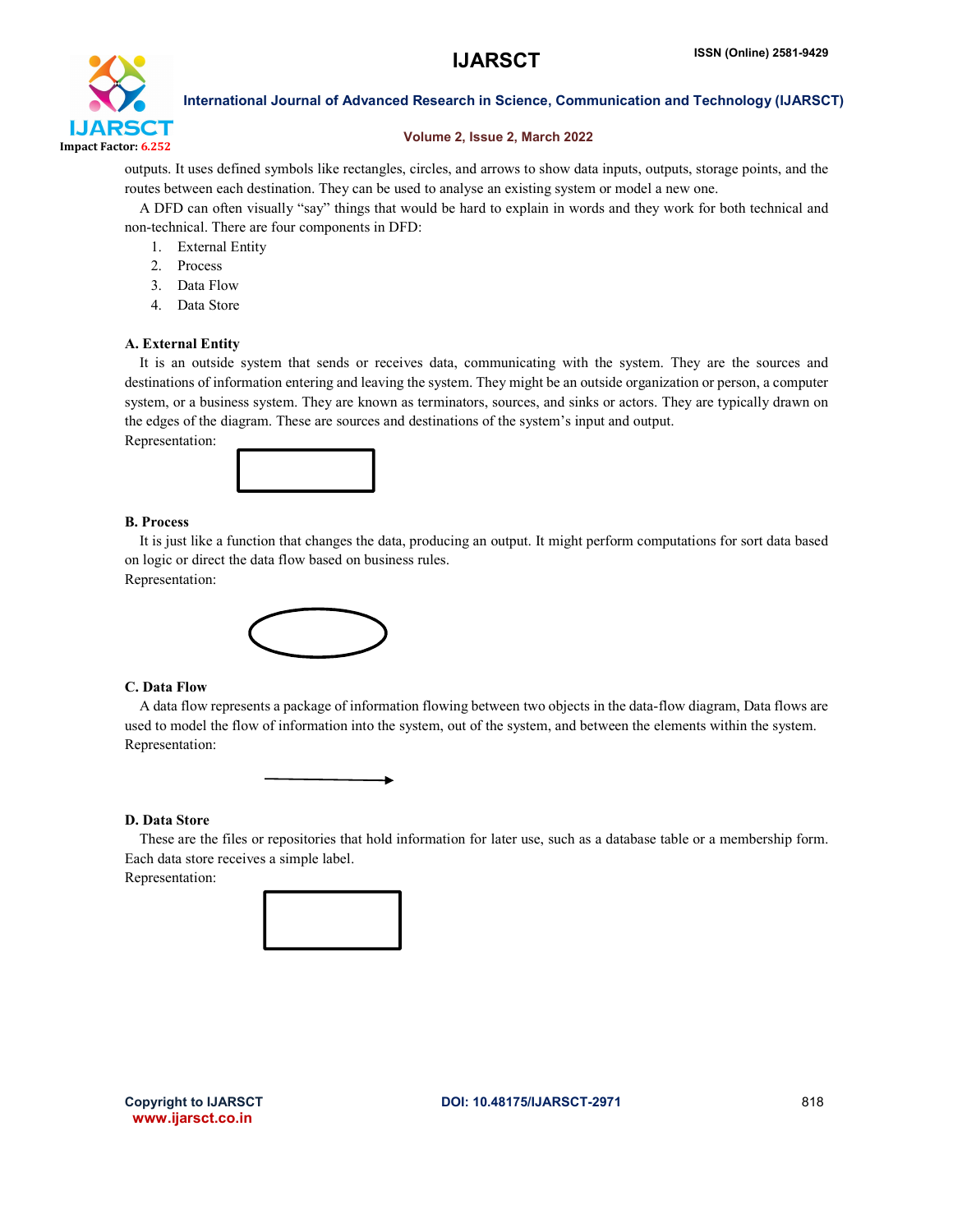



Fig 6: Dataflow Diagram for Sign Language Recognition

### V. RESULT

 We have achieved an accuracy of 95.8% in our model using only layer 1 of our algorithm, and using the combination of layer 1 and layer 2 we achieve an accuracy of 98.0%, which is a better accuracy then most of the current research papers on Indian Sign Language. Most of the research papers focus on using devices like Kinect for hand detection. In [5] they build a recognition system for Flemish sign language using convolutional neural networks and Kinect and achieve an error rate of 2.5%. In [6] a recognition model is built using hidden Markov model classifier and a vocabulary of 30 words and they achieve an error rate of 10.90%. In [7] they achieve an average accuracy of 86% for 41 static gestures in Japanese sign language. Using depth sensors map [8] achieved an accuracy of 99.99% for observed signers and 83.58% and 85.49% for new signers. They also used CNN for their recognition system. One thing should be noted that our model doesn't uses any background subtraction algorithm whiles some of the models present above do that. So, once we try to implement background subtraction in our project the accuracies may vary. On the other hand, most of the above projects use Kinect devices but our main aim was to create a project which can be used with readily available resources. A sensor like Kinect not only isn't readily available but also is expensive for most of audience to buy and our model uses a normal webcam of the laptop hence it is great plus point. Below is the confusion matrices for our results.



www.ijarsct.co.in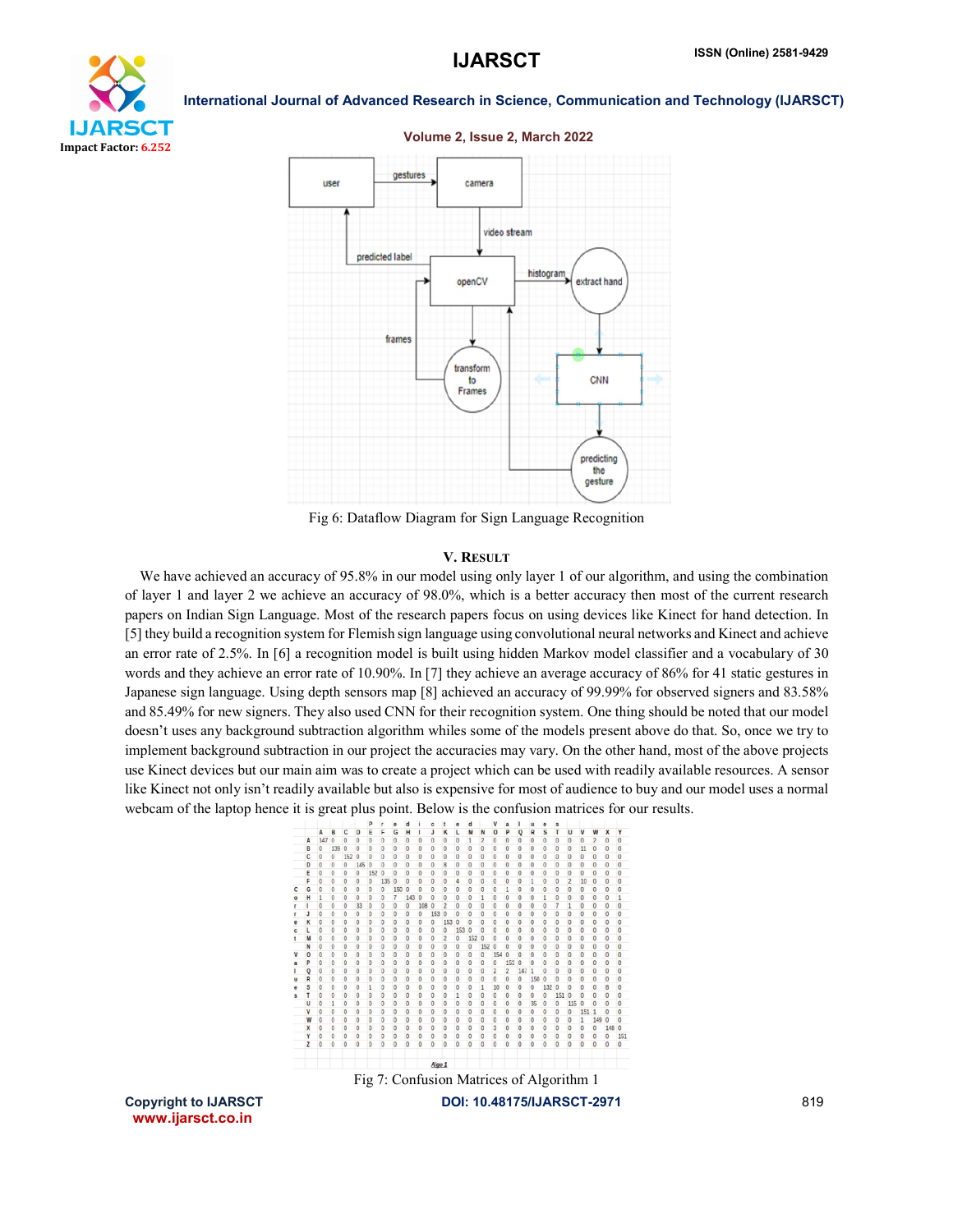

### Volume 2, Issue 2, March 2022







### VI. CONCLUSION

 Nowadays, applications need several kinds of images as sources of information for elucidation and analysis. Several features are to be extracted to perform various applications. When an image is transformed from one form to another such as digitizing, scanning, communicating, storing, etc. degradation occurs. Therefore, the output image has to undertake a process called image enhancement, which contains a group of methods that seek to develop the visual presence of an image. Image enhancement is fundamentally enlightening the interpretability or awareness of information in images for human listeners and providing better input for other automatic image processing systems. The image then undergoes feature extraction using various methods to make the image more readable by the computer. A sign language recognition system is a powerful tool to prepare expert knowledge, edge detects and the combination of inaccurate information from different sources. The intend of convolution neural network is to get the appropriate classification.

 In this report, a functional real time vision based Indian Sign Language recognition for D&M people have been developed for ISL Alphabets. We achieved final accuracy of 98.0% on our dataset. We are able to improve our prediction after implementing two layers of algorithms in which we verify and predict symbols which are more similar to each other.

www.ijarsct.co.in